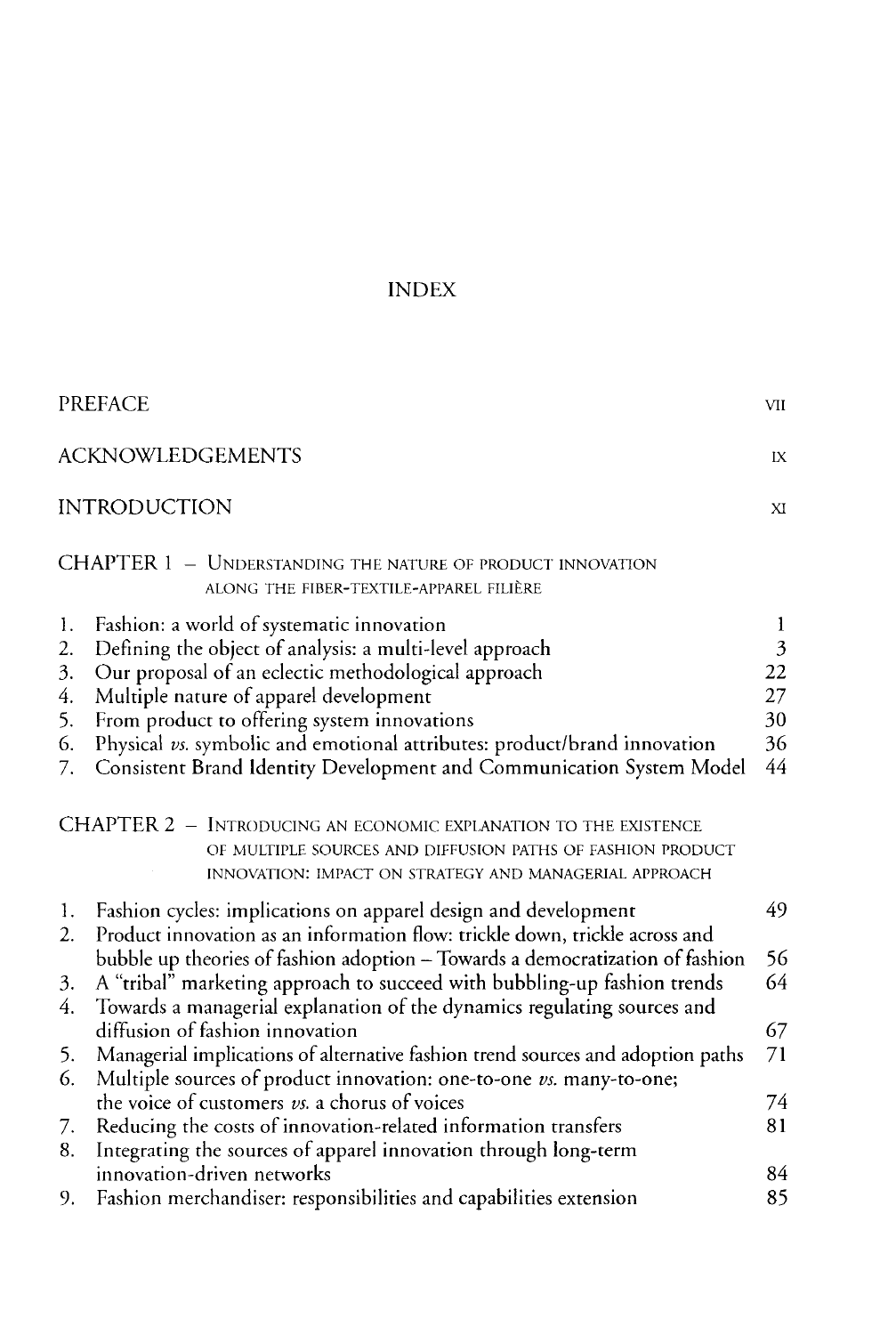## *Index*

|    | CLIAL LER $J = 10$ wards an integration of a multi-polar system of product<br>INNOVATION THROUGH INTRA-FILIÈRE NETWORKING |     |
|----|---------------------------------------------------------------------------------------------------------------------------|-----|
| 1. | Introducing perspective, object, and objectives                                                                           | 91  |
| 2. | Reasons for being                                                                                                         | 92  |
| 3. | Network resources and capabilities management                                                                             | 108 |
| 4. | Performance measures, goals and responsibilities setting                                                                  | 120 |
| 5. | Time compression as a risk-reducing factor: who pays for its cost?                                                        | 127 |
| 6. | Trend development as a bargain: the importance of trade shows and                                                         |     |
|    | emerging consensus                                                                                                        | 130 |
| 7. | Role of fiber manufacturers                                                                                               | 132 |
| 8. | Role of textile manufacturers: from suppliers to partners                                                                 | 134 |
| 9. | Role of apparel retailers                                                                                                 | 152 |
|    | 10. How the need for fine-tuned continuous innovations can affect                                                         |     |
|    | distribution strategies - Zara case                                                                                       | 158 |
|    | 11. Bureau du Style, trend scouts, cool hunters, and other fashion                                                        |     |
|    | trend forecasting systems                                                                                                 | 162 |
|    | 12. Freelance designers and outside design studios                                                                        | 165 |
|    | 13. Interview to Lorenzo Bartolini                                                                                        | 168 |
|    | 14. Internal stylists and designers: collectors and creative people                                                       | 170 |
|    | 15. Opportunities and pitfalls of localized product innovation networking:                                                |     |
|    | the unique case of industrial districts                                                                                   | 175 |
|    | 16. Case studies                                                                                                          | 178 |
|    | 16.1. Patrizia Pepe Firenze                                                                                               | 178 |
|    | 16.2. Sasch                                                                                                               | 182 |
|    | 16.3. Lanificio Faliero Sarti & Figli                                                                                     | 185 |
|    | 16.4. Gruppo Lineapiù                                                                                                     | 186 |
|    | 16.5. Cases analysis conclusions                                                                                          | 189 |
|    | CHAPTER 4 - IMPLEMENTING APPAREL PRODUCT INNOVATION: ANALYZING,                                                           |     |
|    | PLANNING, AND EFFECTIVELY PROCESSING KNOWLEDGE AND CREATIVITY                                                             |     |
|    | 1. Looking at the process with the eyes of the "glass box designer"                                                       | 193 |
| 2. | Ideas sources, generation and scoping                                                                                     | 197 |
|    | 2.1<br>Market research as a primary lever for ideas generation                                                            |     |
|    | and screening: building in the voice of customers                                                                         | 197 |
|    | Creativity in apparel design<br>2.2.                                                                                      | 210 |

## CHAPTER 3 TOWARDS AN INTEGRATION OF A MULTI-POLAR SYSTEM OF PRODUCT

2.2. Creativity in apparel design 2.3. Brand repositioning strategy and shifts in fashion trend research and analysis approach: the Levi's Europe case

## 3. Merchandise planning

| $\ldots$                                          |
|---------------------------------------------------|
| 3.1. Homework stage                               |
| 3.2. Collection guidelines definition             |
| 3.4. Collection Plan                              |
| 3.4. Mapping and balancing the collection newness |
| 3.5. Gap Inc.                                     |